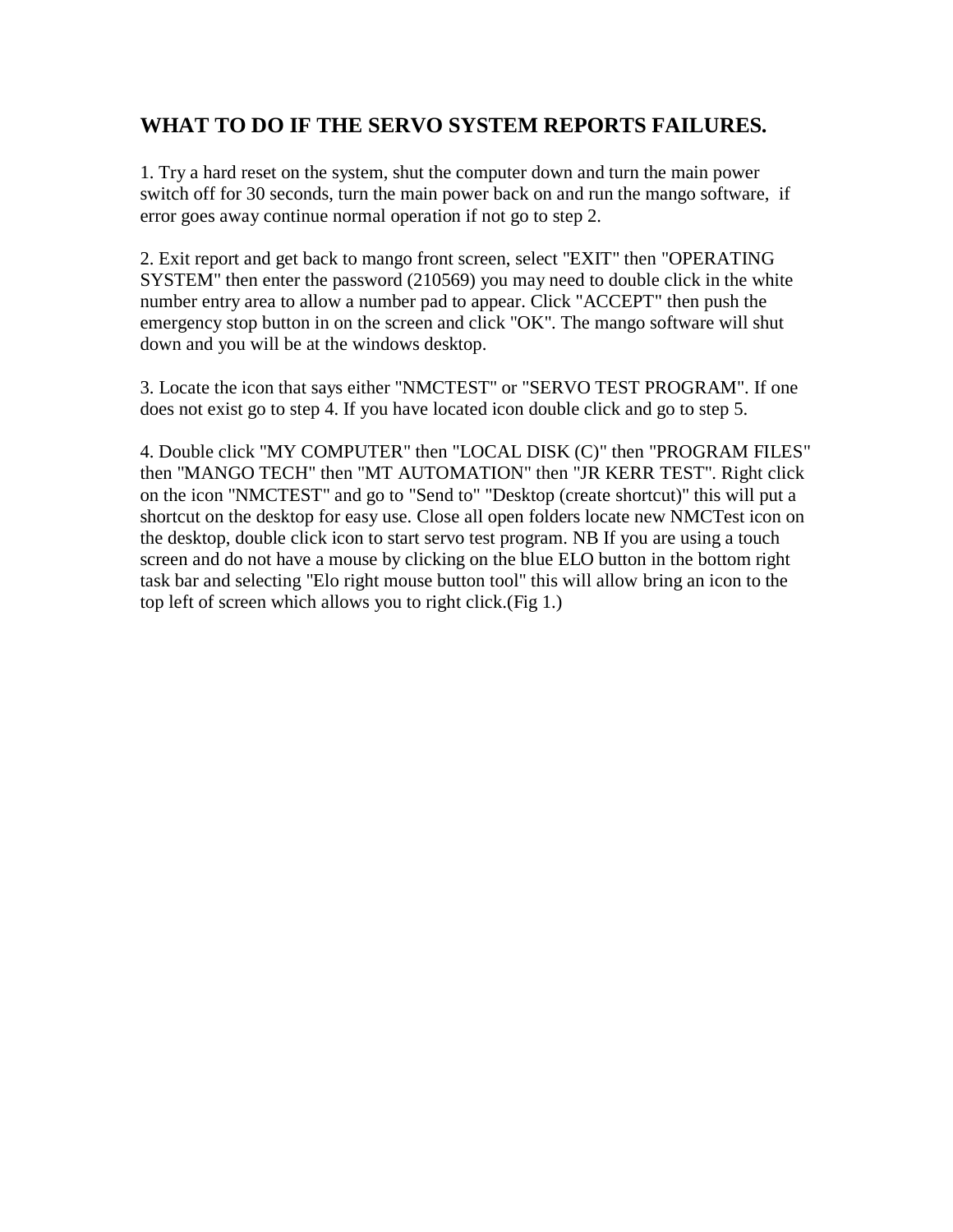Fig 1.



Fig 2.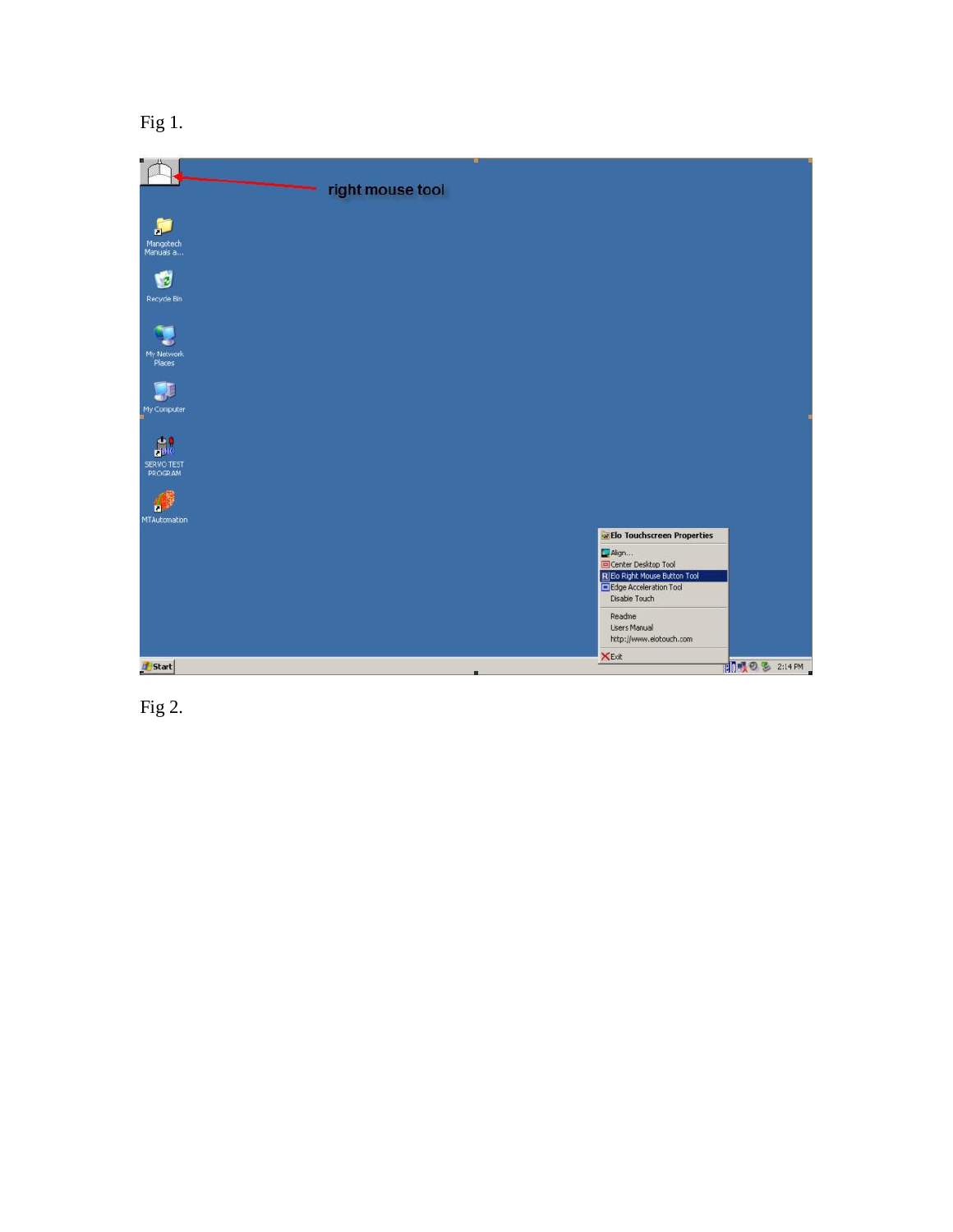

5. Click the "Set" button (Fig 2.) then ideally you will get a message saying "3 modules found" (Fig 3.) If you get 0, 1 or 2 modules found it means there is a problem either with the 12v transformer or more likely with one or more of the cards in the system. You will now have to open the box which contains the servo cards, do a visual inspection make sure there are no obvious loose cables, also have a close look at the cards for any signs of charring or physical damage. If these look OK move onto step 6.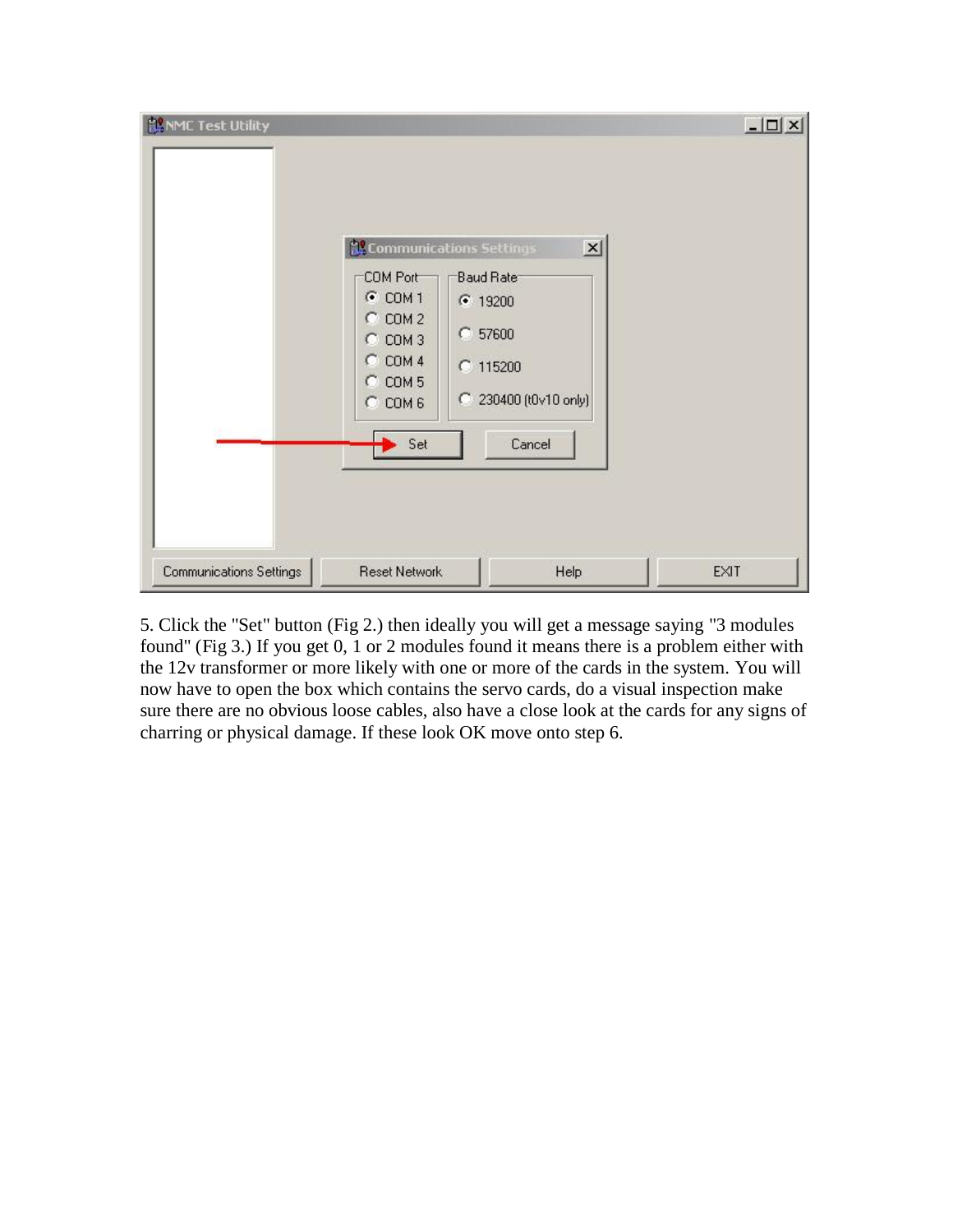## $Fig 3.$

| - - 0 - -<br><b>NANC Test Utility</b> | <b>Communications Settings</b><br>COM Port<br>G COM 1<br>$\subset$ COM<br>$C$ COM<br>$C$ COM<br>$C$ COM<br>OK<br>$\subset$ COM<br>Set | $\mathbf{x}$<br>Baud Rate <sup>-</sup><br>6.19200<br>$\mathbf{x}$<br>3 modules found<br>$v10$ only)<br>Cancel | $-10x$ |
|---------------------------------------|---------------------------------------------------------------------------------------------------------------------------------------|---------------------------------------------------------------------------------------------------------------|--------|
| Communications Settings               | <b>Reset Network</b>                                                                                                                  | Help                                                                                                          | EXIT   |

6. The first thing to check is the 12v transformer (Fig 4.), make sure that the green LED is lit and not flashing.



Fig 4.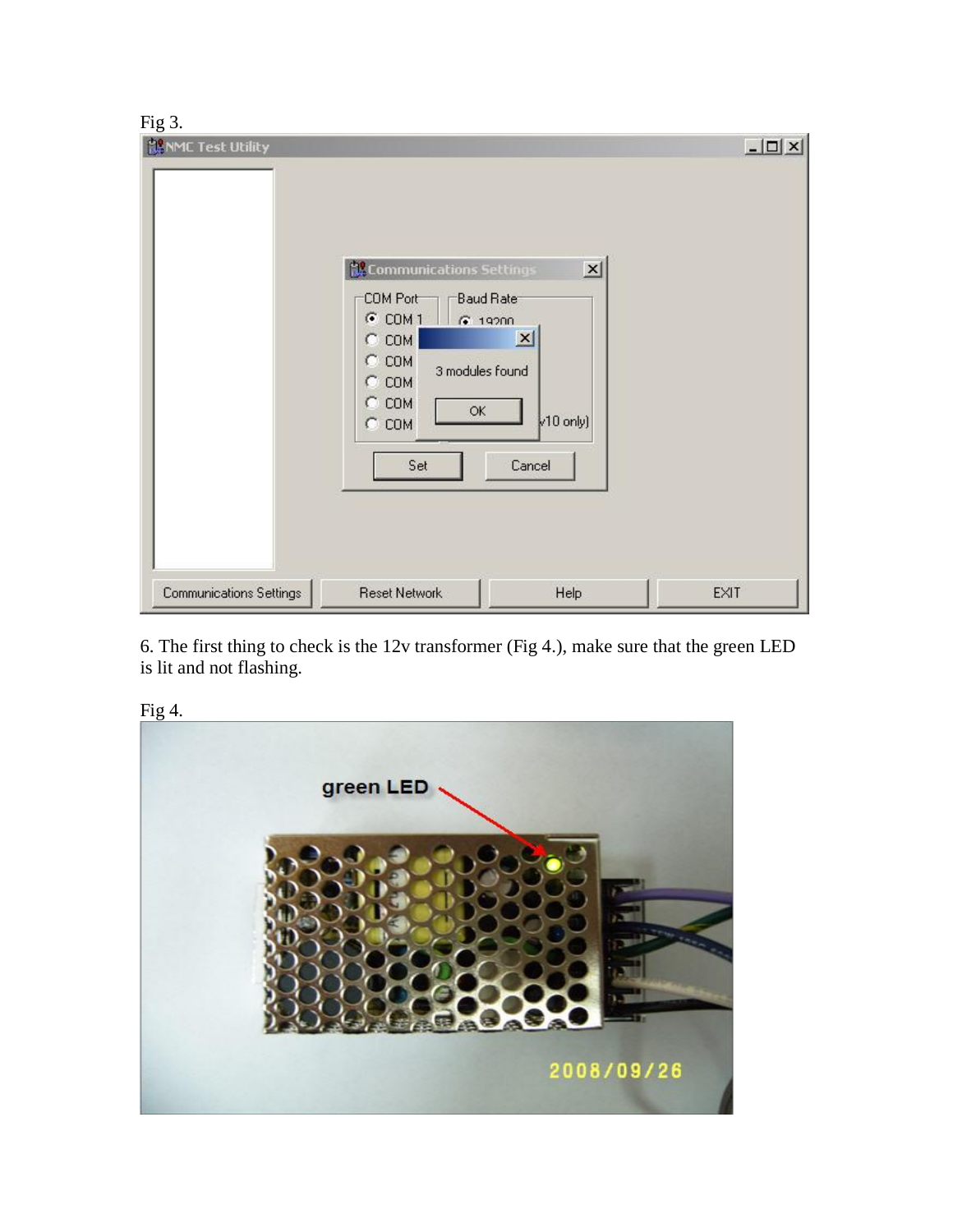7. If the transformer checks out, then it is time to test the cards, there are going to be 4 cards in the system all daisy chained together by ribbon cable. The first card in the system is called the communication card (Fig 5.) and is hooked to the computer via a serial cable. This card should also have a 12v connection on it if it doesn't then you will have to move this plug from one of the other cards to the communication card before commencing testing. If you need to move this 12v connection from the input/output card it is OK to remove the 8 pin plug with 2 wires to give you enough length on the 12v cable, the 8 pin plug is not required for testing.



The next card is Input/Output card (Fig 6.), this card in combination with a relay sensors the saw stroke switch.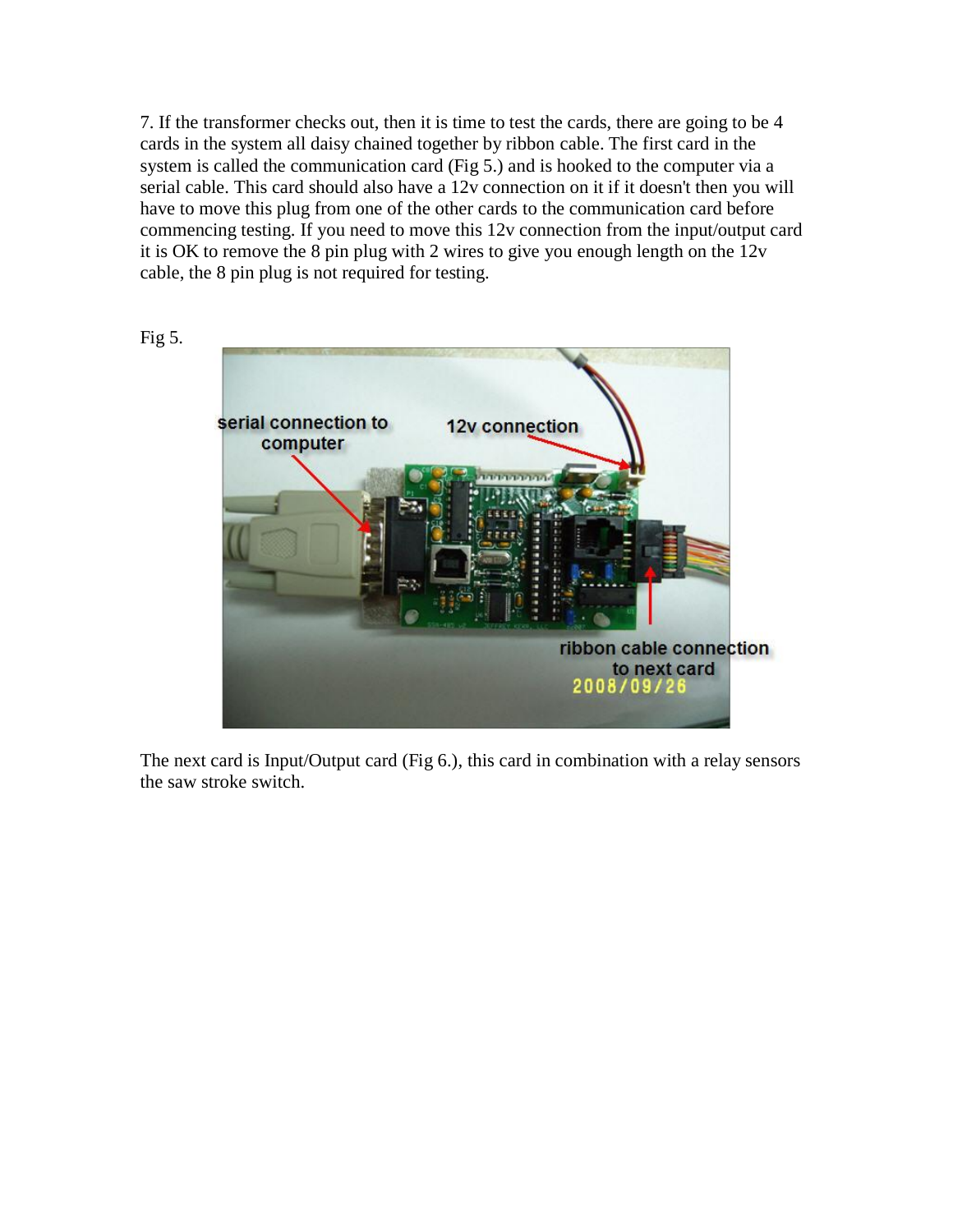

The next 2 cards will be identical and are called motion control cards, they will either be a 3Amp card (Fig 7.) or a 6Amp card (Fig 8.) depending on the age of the saw. The cards are pictured here with out the 48v or encoder circuits attached.

Fig 7.

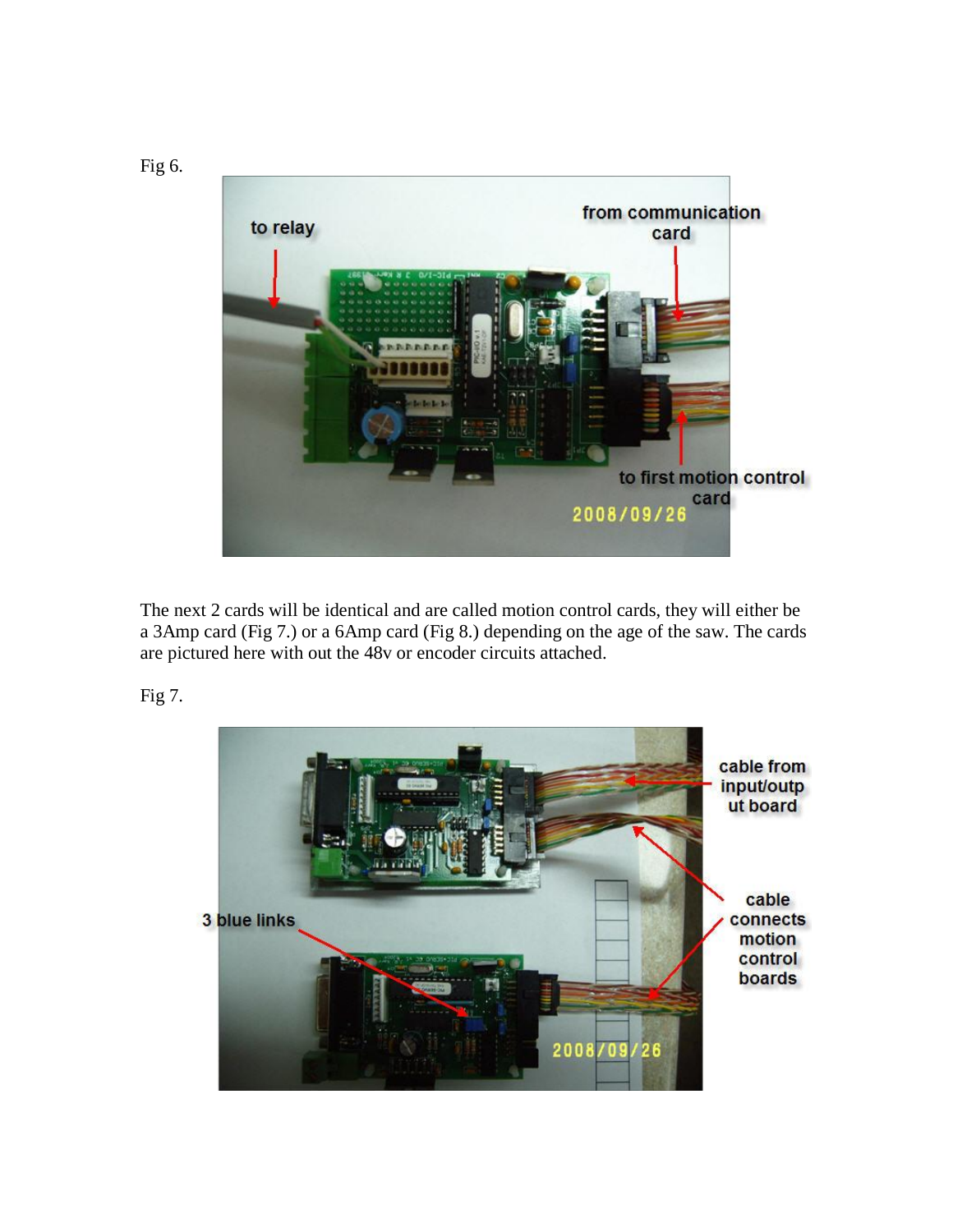

8. Before beginning testing hit the emergency stop button on the touch screen to kill the 48v power. Also close the servo test program you will have to this after each test, the computer will ask if you want to reset the network, answer yes. You are going to be testing the cards one at a time, start with the input out put card remove the ribbon cable that goes to the first motion control board. Take the 3 blue links off the second motion control board (Fig 7.) and move them to the input/ output board. Now you should only have the communication board and the input/output board in circuit. (Fig 9.) There are other blue links on the cards these are all to remain in place while testing.

 9. Now start the servo test program, and click the "SET" button if this card is functioning correctly you will get "1 module found" click OK then close the servo test program and reset the network. If you get "0 modules found" this is most likely going to be card that is the problem however the other cards should be tested.

10. Remove the 12v plug from the communication card. Remove the ribbon cable from the input/output card and plug it into the first motion control card (the ribbon cable will all ways go in the right side and out the left if the black plugs are at the bottom of the card). Remove the ribbon cable that links the first and second motion control cards. Move

Fig 8.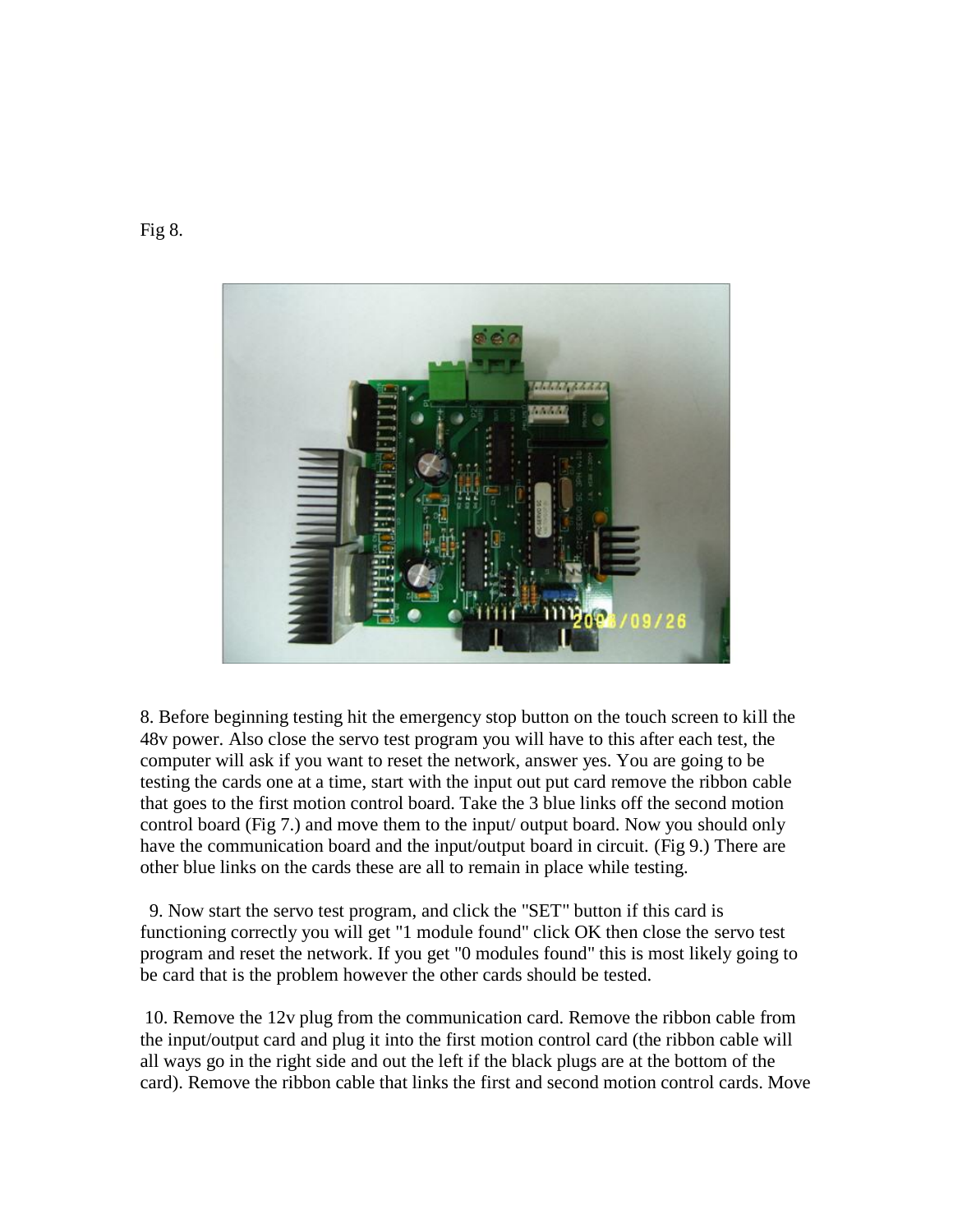the 3 blue links from the input/output card and put them on the first motion control card. Plug the 12v back in to the communication card.(Fig 10.) Now repeat step 9.

11. Repeat step 10 for the final motion control card, swapping the ribbon cable and blue links from the first motion control card.



Fig 10.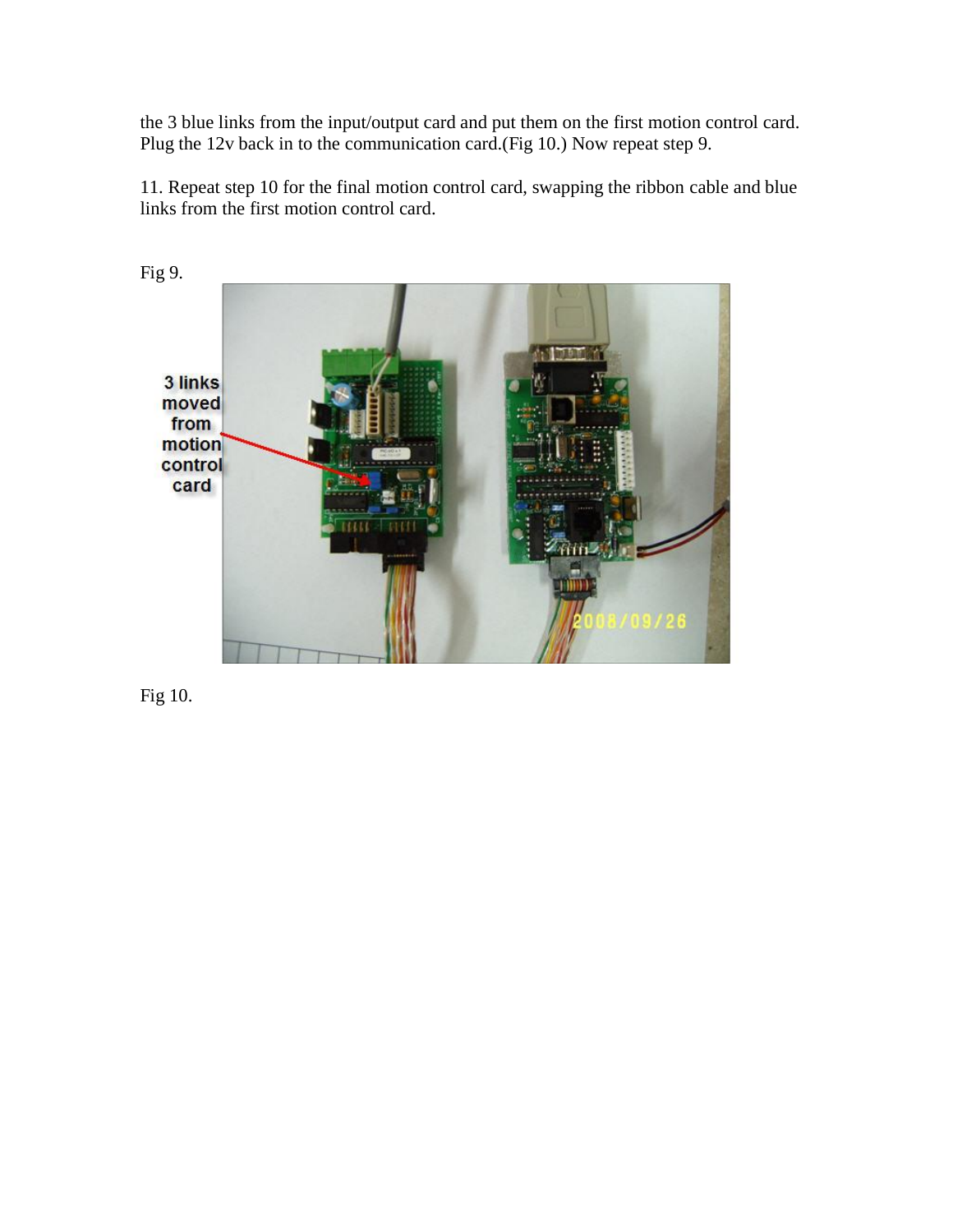

12. In some cases all the cards will record a "1 module found" result, if this is the case it usually means that one of the cards is communicating "IN" but not communicating "OUT". To find out which card this is you will need to test the cards in pairs. Disconnect the 12v form the communication card, connect the ribbon cable from communication card to the "IN" (right) plug on the input/output card. Connect a second ribbon cable from the "OUT" (left) on the input/output card to the "IN" on the first motion control board. Move the 3 blue links to the first motion control board and replace the 12v plug on the communication card. (Fig 11.)

13. Run the servo test program and click "SET" if you get "2 modules found" it means the input/output card is functioning properly. If you get 0 or 1 module found it means the problem is in the input/output card. Click "OK" and close the program and reset the network.

Fig 11.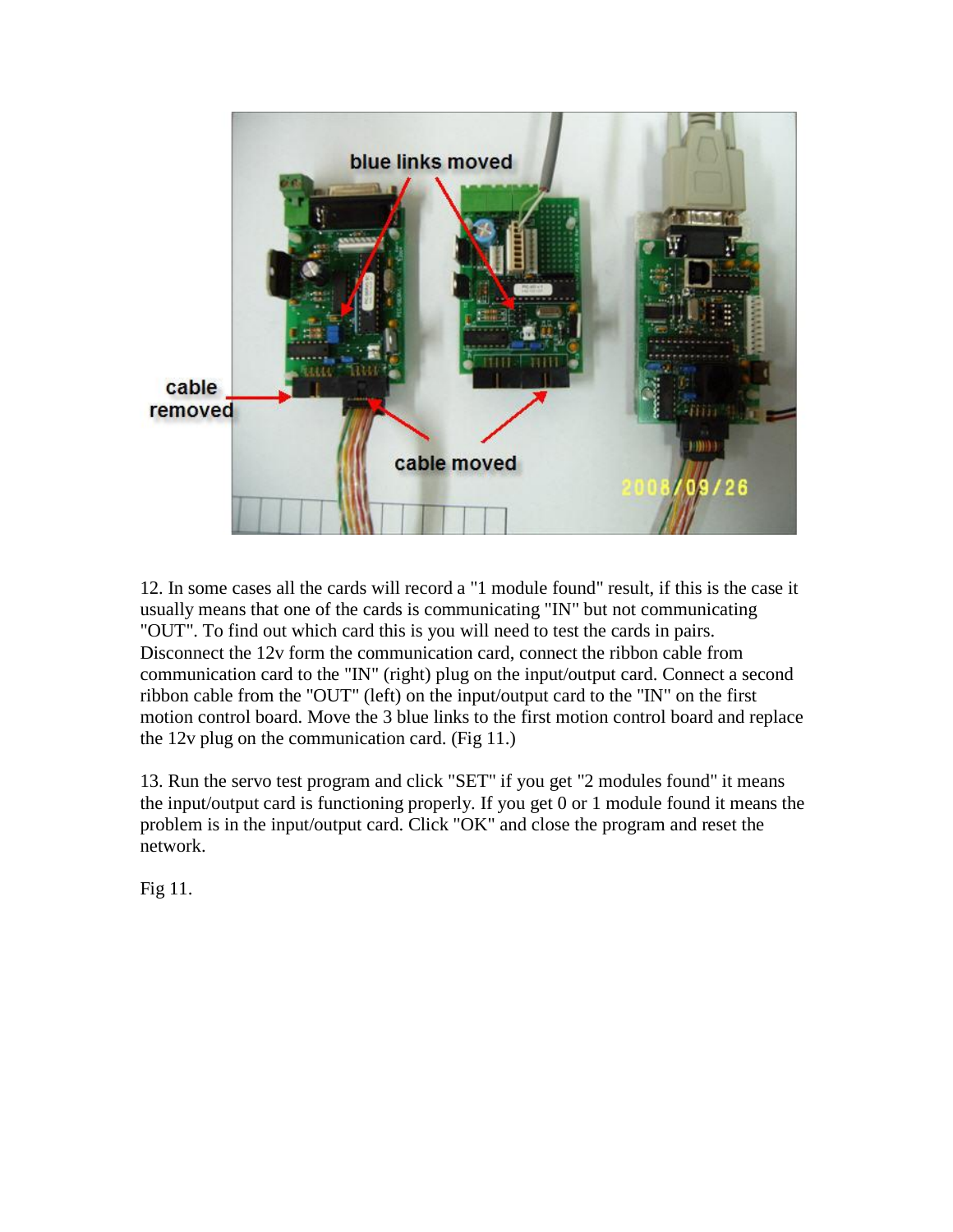

14. If the input/output card is OK, then test the first and second motion control cards together. Remove the 12v from the communication card. Connect a ribbon cable from the communication card to "IN" on the first motion control board. Connect a ribbon cable from "OUT" on the first motion control board to "IN" on the second motion control board. Move the 3 blue links to the second motion control board. Plug the 12v back into the communication board.

15. Run the servo test program if you get "2 modules found" then the first motion control board is functioning properly if you get 0 or 1 module found the problem is in the first motion control board.

16. Once you have determined the defective board and have received a replacement make sure you attach appropriate heat sinks and only have 3 blue links on the second motion control board (last card in the chain). There then should be no errors after starting the mango software, if there is, exit the mango software (step 2) and run the servo test program . If you get "3 modules found" try restarting the mango software, if the error persists contact Mango Tech. If you get 0, 1 or 2 modules found check your wiring against the photo below (Fig 12.) taking careful note of the placement of the 3 blue links and the ribbon cables. You can also try a "hard reset" by removing the 12v supply for 10 seconds and plugging back in. If the problem persists contact Mango Tech.

Fig 12.